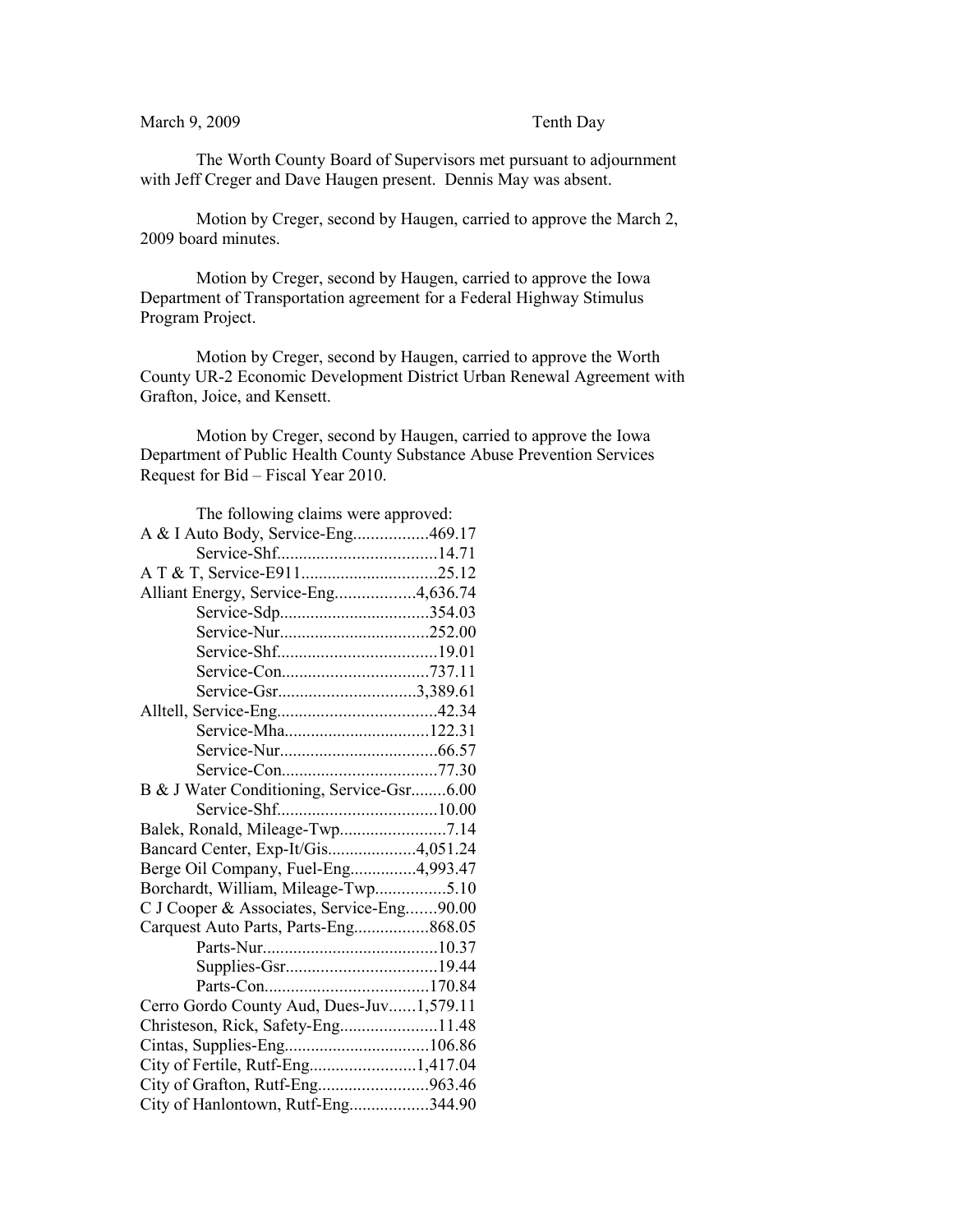| City of Kensett, Service-Eng41.50              |  |
|------------------------------------------------|--|
|                                                |  |
| City of Manly, Service-Eng24.73                |  |
|                                                |  |
| City of Northwood, Service-Gsr187.90           |  |
|                                                |  |
| Community Care Inc, Service-Mha110.39          |  |
| Service-Mha189.24                              |  |
| Community Services Assn, Serv-Mha50.00         |  |
| Confer Tel, Service-Juv13.40                   |  |
| County Case Management, Dues-Mha132.00         |  |
| Curtis, Heather, Mileage-Mha23.98              |  |
| Department of Human Ser, Ser-Mha1,740.19       |  |
|                                                |  |
| Earthlink Inc, Service-Shf23.95                |  |
| Ehrich, Cherrice, Mileage-Mha110.09            |  |
| Electronic Engineering, Service-Shf235.30      |  |
|                                                |  |
|                                                |  |
| Electronic Specialties, Service-Eng974.71      |  |
| Fallgatter's Market, Supplies-Ema13.14         |  |
| Ferden, Eugene, Meeting-Vaf62.24               |  |
|                                                |  |
| Ferley, Paul, Meeting-Vaf50.00                 |  |
|                                                |  |
| Fisher, Jane, Mileage-Mha94.29                 |  |
| Francis Lauer Youth Serv, Serv-Juv186.60       |  |
| Gardiner Thomsen, Audit-Ndp3,875.00            |  |
| Gordon, Charlotte, Mileage-Asr15.30            |  |
| Greve Law Office, Copies-Att170.50             |  |
| Groveline, Service-Gsr349.02                   |  |
| Grp & Associates, Supplies-Shf59.00            |  |
| Hackbart, Philip E., Mileage-Twp4.00           |  |
|                                                |  |
|                                                |  |
|                                                |  |
|                                                |  |
| Hartwig, Andy, Safety-Eng150.00                |  |
| Haugen, David, Mileage-Sup42.84                |  |
| Heartland Power Coop, Service-Eng26.00         |  |
|                                                |  |
| Hogen Lawn Care, Service-Gsr537.30             |  |
| Holiday Inn, Meeting-Shf432.00                 |  |
| Hope Haven, Service-Mha1,612.00                |  |
| Huber Supply Co, Supplies-Eng277.83            |  |
| IA Dept of Transportation, Signs-Eng. 2,423.75 |  |
| Interstate Motor Trucks, Parts-Eng252.82       |  |
|                                                |  |
| Iowa Dept of Human Ser, Ser-Mha1,055.70        |  |
|                                                |  |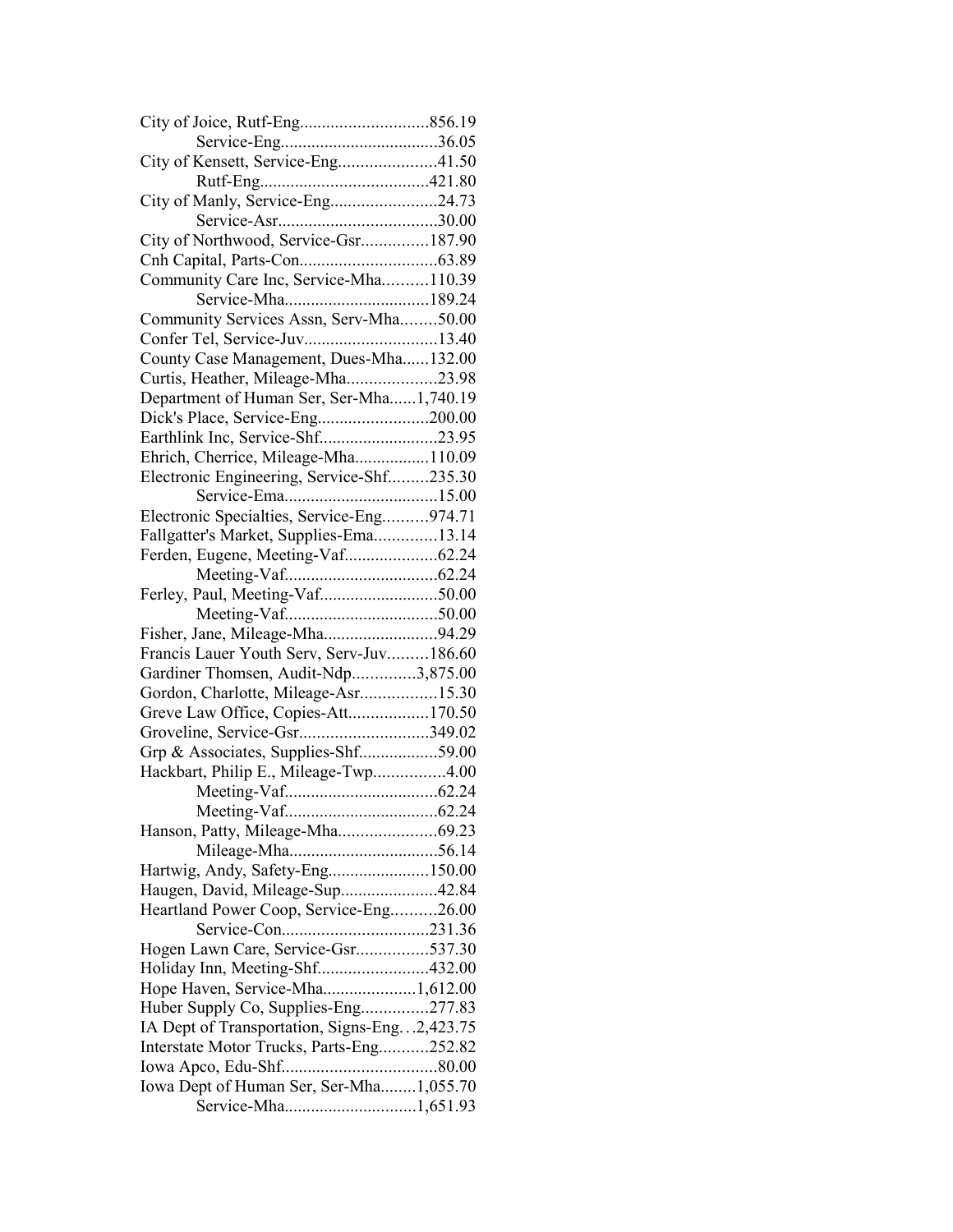| Service-Mha28,406.40                        |  |
|---------------------------------------------|--|
|                                             |  |
| Iowa Dnr Forestry-Fire P, Edu-Con40.00      |  |
| Iowa Emergency Number As, Edu-Shf150.00     |  |
| Iowa State University, Service-Eng150.00    |  |
|                                             |  |
| J & J Machining Welding, Repairs-Eng210.75  |  |
| Jensen, Bobbie, Mileage-Mha54.23            |  |
|                                             |  |
| Knudtson, Donald, Mileage-Asr17.34          |  |
| Konica Minolta Business, Service-Nur46.64   |  |
|                                             |  |
| Larsen Plumbing, Supplies-Eng40.66          |  |
| Larsen's Food Pride, Supplies-Ema48.69      |  |
| Lawson Products Inc, Parts-Con110.02        |  |
| Lea Mobile Glass Inc, Repairs-Eng412.80     |  |
| Lee, Michael, Safety-Eng150.00              |  |
| Low's Standard, Fuel-Asr19.60               |  |
| Mail Services Llc, Service-Trs235.44        |  |
| Major Erickson Funeral H, Serv-Soc1,700.00  |  |
| Manly Junction Signal, Service-Plz17.35     |  |
| Mason City Youth Task Fo, Ad-Nur104.72      |  |
| May, Dennis, Mileage-Sup20.40               |  |
|                                             |  |
|                                             |  |
| Menards, Supplies-Eng222.09                 |  |
| Supplies-Ema134.70                          |  |
| Mireles, Sandra, Mileage-Mha168.95          |  |
|                                             |  |
| Mitchell Co Care Facility, Serv-Mha3,205.40 |  |
| Next Generation Technolo, Serv-Mha793.51    |  |
| Niebur, Ellen, Mileage-Mha138.26            |  |
| No IA Juvenile Detention, Service-Juv880.00 |  |
| North Country Equipment, Parts-Eng516.36    |  |
|                                             |  |
| North Iowa Reporting, Service-Att172.95     |  |
|                                             |  |
|                                             |  |
| Northwood Electric Inc, Service-Shf237.39   |  |
| Northwood Sanitation, Service-Nur80.00      |  |
|                                             |  |
| Northwood True Value, Supplies-Sdp74.15     |  |
|                                             |  |
|                                             |  |
|                                             |  |
|                                             |  |
| Olsen Implement Co, Repair-Ema55.90         |  |
| Olsons Trading Post Inc, Suppl-Eng485.31    |  |
| Opportunity Village, Service-Mha421.20      |  |
| Prairie Ridge, Service-Chm754.25            |  |
| Printing Services Inc, Supplies-Dap69.97    |  |
|                                             |  |